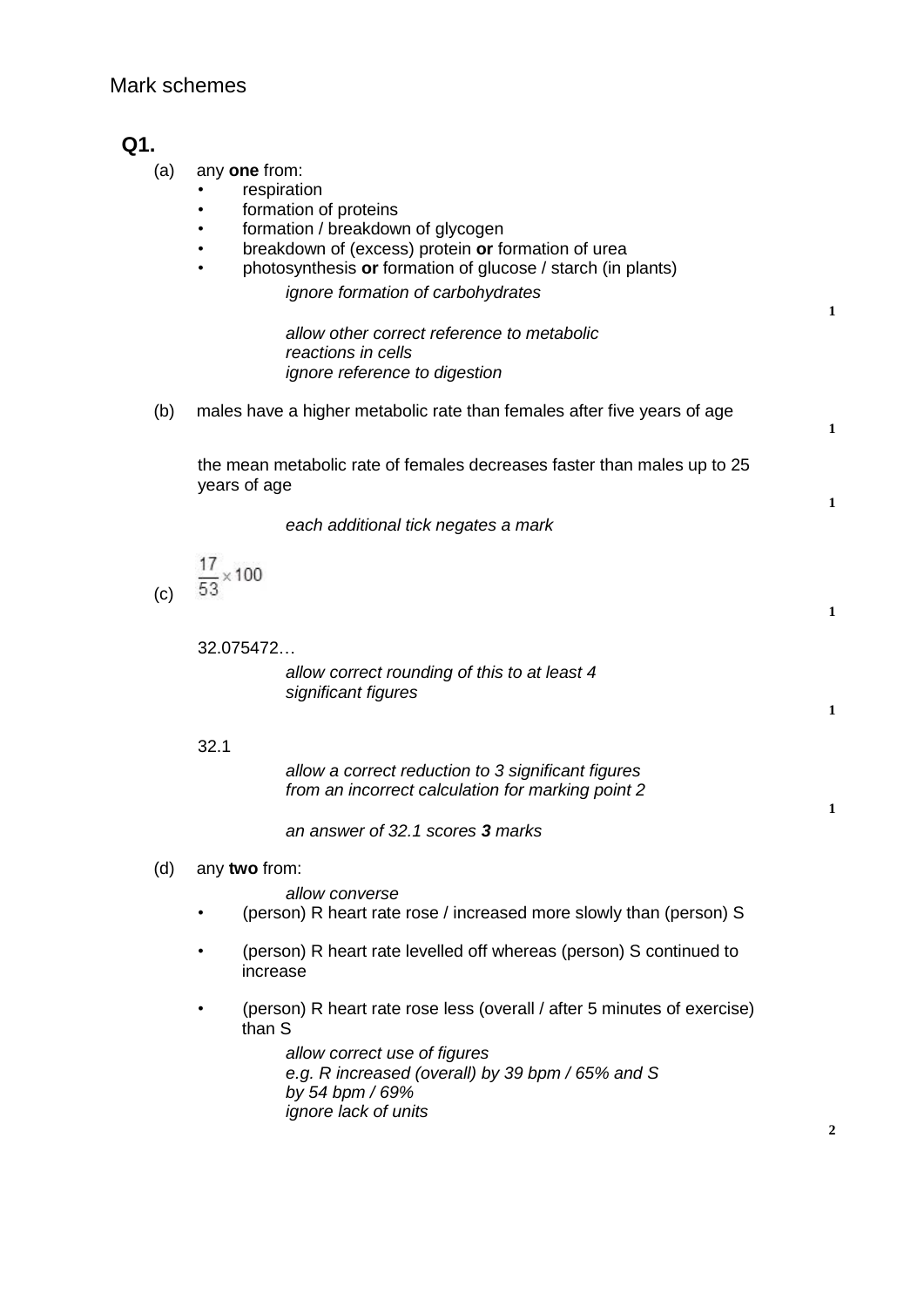| (e) | correct scale and axis labelled<br>allow min(s)<br>do not accept 'm'<br>the zero is not required on the x-axis                                                                                                                                             | $\mathbf{1}$   |
|-----|------------------------------------------------------------------------------------------------------------------------------------------------------------------------------------------------------------------------------------------------------------|----------------|
|     | all points plotted correctly (to within $\pm \frac{1}{2}$ square)<br>allow 4 or 5 correct plots for 1 mark                                                                                                                                                 | $\overline{2}$ |
|     | line joined point to point or correct curved line of best fit                                                                                                                                                                                              | $\mathbf{1}$   |
| (f) | $132 - 78$<br>12                                                                                                                                                                                                                                           |                |
|     | allow $\frac{54}{12}$                                                                                                                                                                                                                                      |                |
|     | allow sequential deductions of 12 four or five<br>times                                                                                                                                                                                                    | $\mathbf{1}$   |
|     | 4.5 (minutes) / 4½ minutes / 4 minutes 30 seconds / 4:30                                                                                                                                                                                                   |                |
|     | do not accept 4:50 or 4 minutes 50 seconds                                                                                                                                                                                                                 | $\mathbf{1}$   |
| Q2. | an answer of 4.5 minutes scores 2 marks                                                                                                                                                                                                                    |                |
| (a) | $C_6H_{12}O_6$                                                                                                                                                                                                                                             | 1              |
| (b) | atmospheric air contains less carbon dioxide than exhaled air<br>allow converse                                                                                                                                                                            | $\mathbf{1}$   |
|     | (flask B goes more cloudy because) carbon dioxide is produced in (aerobic)<br>respiration (by woodlice)<br>do not accept anaerobic respiration                                                                                                             |                |
|     |                                                                                                                                                                                                                                                            | 1              |
| (c) | for comparison / to compare<br>allow answers in the context of the investigation e.g.                                                                                                                                                                      |                |
|     | or<br>to check that no other factor / variable is influencing the results<br>to prove that the results obtained were due to the woodlice<br>respiring and nothing else<br>or<br>to prove that the woodlice produced the carbon dioxide and<br>nothing else | 1              |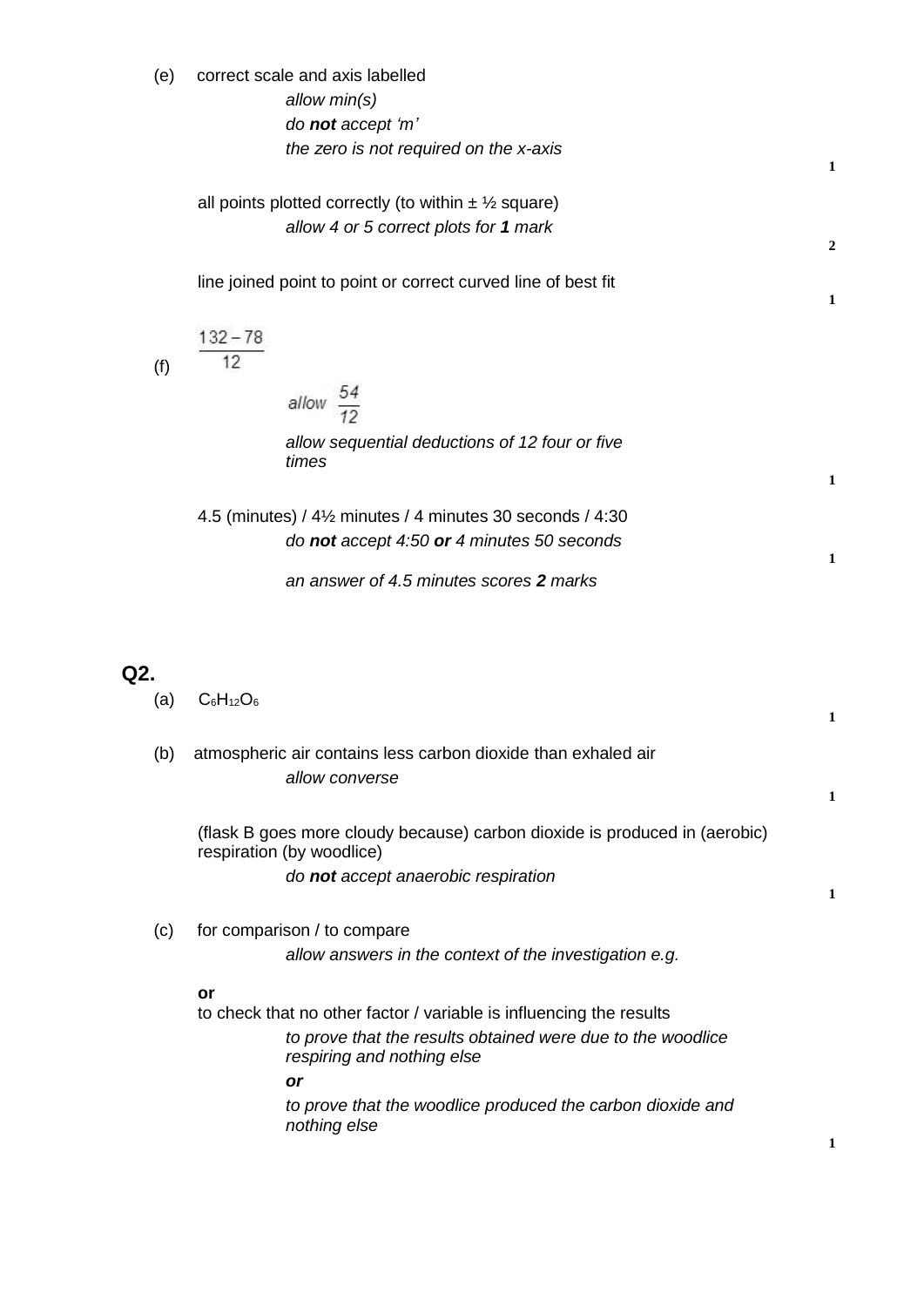|     | (d) | (flask A) would remain colourless                                                            |              |              |       |
|-----|-----|----------------------------------------------------------------------------------------------|--------------|--------------|-------|
|     |     | ignore references to clear                                                                   |              |              |       |
|     |     | allow not cloudy                                                                             |              | 1            |       |
|     |     | (flask B) would remain colourless                                                            |              |              |       |
|     |     |                                                                                              |              | $\mathbf{1}$ |       |
|     | (e) | lactic acid                                                                                  |              | $\mathbf{1}$ |       |
|     | (f) | alcohol / ethanol                                                                            |              |              |       |
|     |     |                                                                                              |              | $\mathbf{1}$ | [8]   |
|     |     |                                                                                              |              |              |       |
| Q3. |     |                                                                                              |              |              |       |
|     | (a) | less carbon dioxide used<br>or higher carbon dioxide (concentration) in jar                  |              |              |       |
|     |     | do not allow no carbon dioxide used or no change in carbon                                   |              |              |       |
|     |     | dioxide                                                                                      | $\mathbf{1}$ |              |       |
|     |     |                                                                                              |              |              |       |
|     |     | because less photosynthesis or light was a limiting factor<br>do not allow no photosynthesis |              |              |       |
|     |     |                                                                                              | $\mathbf 1$  |              |       |
|     | (b) | magnesium / Mg                                                                               |              |              |       |
|     |     | do not allow manganese / Mn                                                                  |              |              |       |
|     |     | allow iron / Fe                                                                              |              |              |       |
|     |     | <i>ignore nitrates</i>                                                                       | 1            |              |       |
|     |     |                                                                                              |              |              | $[3]$ |
|     |     |                                                                                              |              |              |       |
| Q4. |     |                                                                                              |              |              |       |
|     | (a) | no oxygen (is used)                                                                          |              | $\mathbf{1}$ |       |
|     |     |                                                                                              |              |              |       |
|     | (b) | muscles become fatigued / stop contracting                                                   |              | 1            |       |
|     |     | because not enough energy is transferred                                                     |              |              |       |
|     |     |                                                                                              |              | $\mathbf{1}$ |       |
|     | (c) | carbon dioxide                                                                               |              |              |       |
|     |     |                                                                                              |              | $\mathbf{1}$ |       |
|     | (d) | count the bubbles                                                                            |              |              |       |
|     |     | or<br>measure volume of gas                                                                  |              |              |       |
|     |     |                                                                                              |              | 1            |       |
|     |     | in a given time                                                                              |              |              |       |
|     |     |                                                                                              |              | $\mathbf 1$  |       |
|     |     |                                                                                              |              |              |       |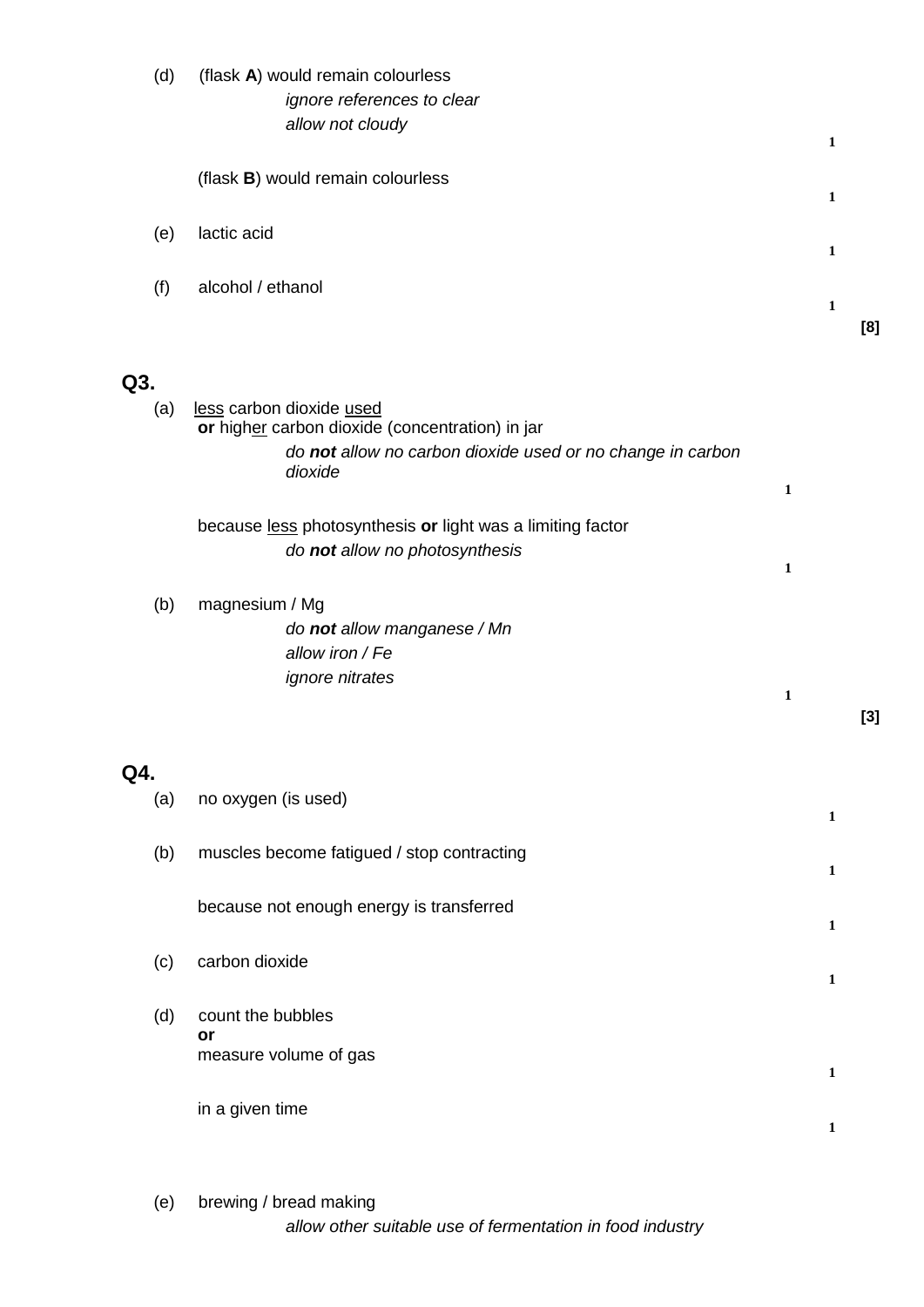**[7]**

**1**

# **Q5.**

| (a) | 5624 |                                                                                           |              |
|-----|------|-------------------------------------------------------------------------------------------|--------------|
|     |      | allow 2 marks for:                                                                        |              |
|     |      | correct $HR = 148$ and correct $SV = 38$ plus wrong<br>answer / no answer                 |              |
|     |      | or                                                                                        |              |
|     |      | only one value correct and ecf for answer                                                 |              |
|     |      | allow 1 mark for:                                                                         |              |
|     |      | incorrect values and ecf for answer                                                       |              |
|     |      | or                                                                                        |              |
|     |      | only one value correct                                                                    |              |
|     |      |                                                                                           | 3            |
| (b) | (i)  | <b>Person 2</b> has low(er) stroke volume / SV / described                                |              |
|     |      | eg Person 2 pumps out smaller volume each beat                                            |              |
|     |      | do not allow Person 2 has lower heart rate                                                |              |
|     |      |                                                                                           | $\mathbf{1}$ |
|     | (ii) | <b>Person 1</b> sends more blood (to muscles / body / lungs)                              |              |
|     |      |                                                                                           | $\mathbf{1}$ |
|     |      | (which) supplies (more) oxygen                                                            |              |
|     |      |                                                                                           | 1            |
|     |      | (and) supplies (more) glucose                                                             |              |
|     |      |                                                                                           | $\mathbf{1}$ |
|     |      |                                                                                           |              |
|     |      | (faster rate of) respiration or transfers (more) energy for use                           |              |
|     |      | ignore aerobic / anaerobic                                                                |              |
|     |      | allow (more) energy release<br>allow aerobic respiration transfers / releases more energy |              |
|     |      | (than anaerobic)                                                                          |              |
|     |      | do not allow makes (more) energy                                                          |              |
|     |      |                                                                                           | 1            |
|     |      | removes (more) CO2 / lactic acid / heat                                                   |              |
|     |      | allow less oxygen debt                                                                    |              |
|     |      |                                                                                           |              |
|     |      | or less lactic acid made                                                                  |              |
|     |      | or (more) muscle contraction / less muscle fatigue                                        |              |
|     |      | if no other mark awarded,                                                                 |              |
|     |      | allow person 1 is fitter (than person 2) for max 1 mark                                   | 1            |
|     |      |                                                                                           |              |

**[9]**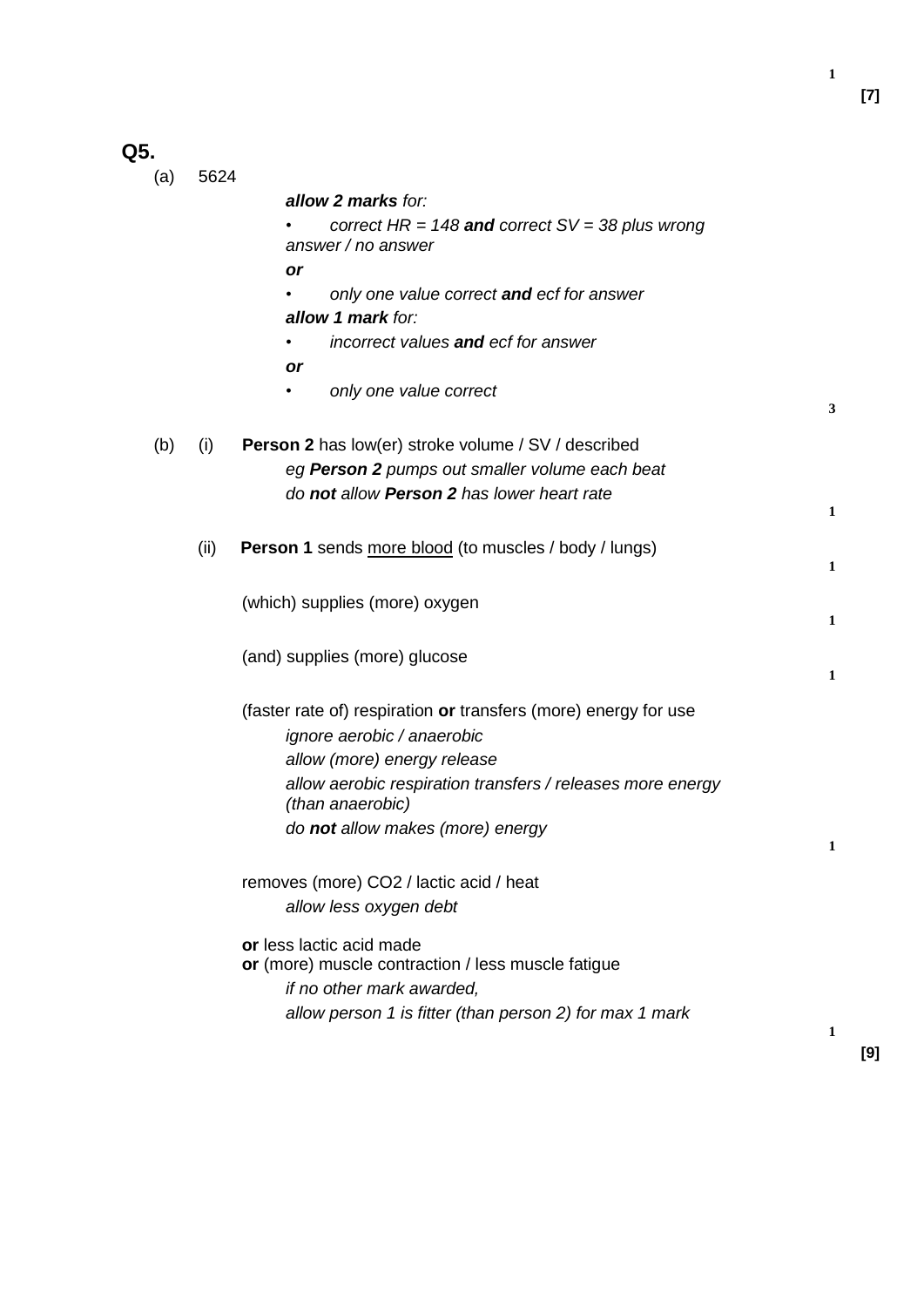## **Q6.**

- (a) The starch is stored for use later *no mark if more than one box is ticked*
- (b) (i) any **two** from:

*do not accept temperature apply list principle ignore reference to time*

- carbon dioxide (concentration)
- light intensity
- light colour / wavelength *allow 1 mark for light if neither intensity or colour are awarded*
- pH
- size / amount of pondweed / plant
- same / species / type pondweed
- amount of water in the tube *ignore amount of water alone*
- (ii) number / amount of bubbles **or** amount of gas / oxygen *allow volume of bubbles (together) ignore 'the bubbles' unqualified*
	- (relevant reference to) time / named time interval *allow how long it bubbles for do not accept time bubbles start / stop ignore speed / rate of bubbling ignore instruments do not accept other factors eg temperature accept how many bubbles per minute for 2 marks*
- (c) (i) temperature *allow heat / cold / °C* **1**
	- (ii) carbon dioxide /  $CO<sub>2</sub>$ *allow CO2 do not accept CO<sup>2</sup>*

**1**

**2**

**1**

**1**

**1**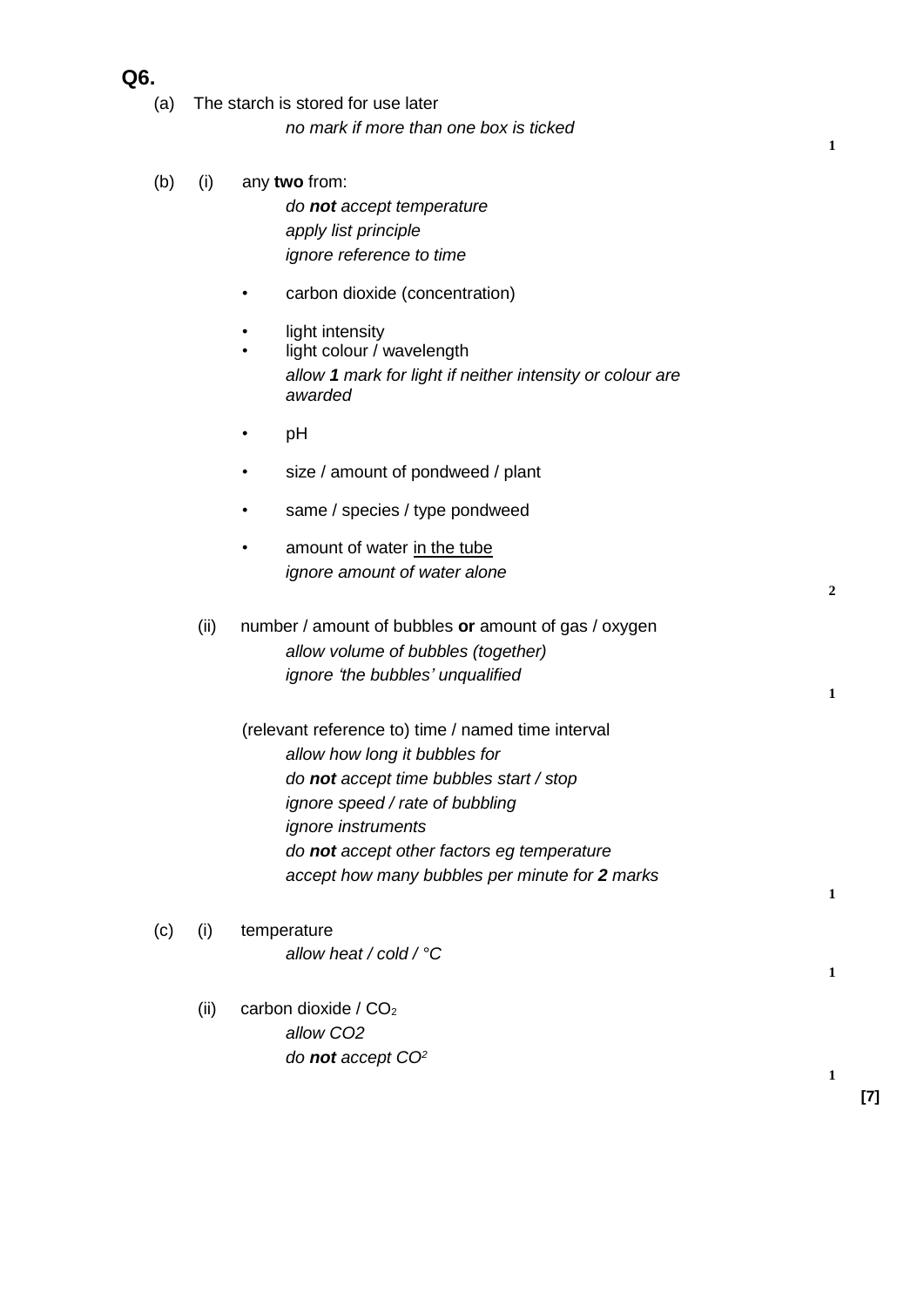# **Q7.**

(a) any **one** from:

*ignore 'check temperature'*

- add a water bath
- heat screen
- use LED
- low energy bulb / described
- (b) (i) rate / number of bubbles decreases *accept converse with reference to increasing light or shorter distance*

#### **or**

less oxygen / gas released *ignore reference to rate of photosynthesis*

- (ii) temperature /  $CO<sub>2</sub>$  (concentration) *accept 'it was too cool' or not enough CO<sup>2</sup> accept number of chloroplasts / amount of chlorophyll allow heat allow CO2 do not allow CO<sup>2</sup>*
- (c) Marks awarded for this answer will be determined by the Quality of Written Communication (QWC) as well as the standard of the scientific response. Examiners should also refer to the information in the [Marking guidance,](../resources/AG_BL/menus/Markingguidance.pdf) and apply a 'best-fit' approach to the marking.

#### **0 marks**

No relevant content.

#### **Level 1 (1-2 marks)**

There is a brief description of at least 1 tissue **or** at least 1 function of an indicated part of the leaf.

The account lacks clarity or detail.

#### **Level 2 (3-4 marks)**

There is a clear description which includes at least 1 named tissue and at least 1 correct function described for an indicated part of the leaf.

#### **Level 3 (5-6 marks)**

There is a detailed description of most of the structures and their functions.

**1**

**1**

**1**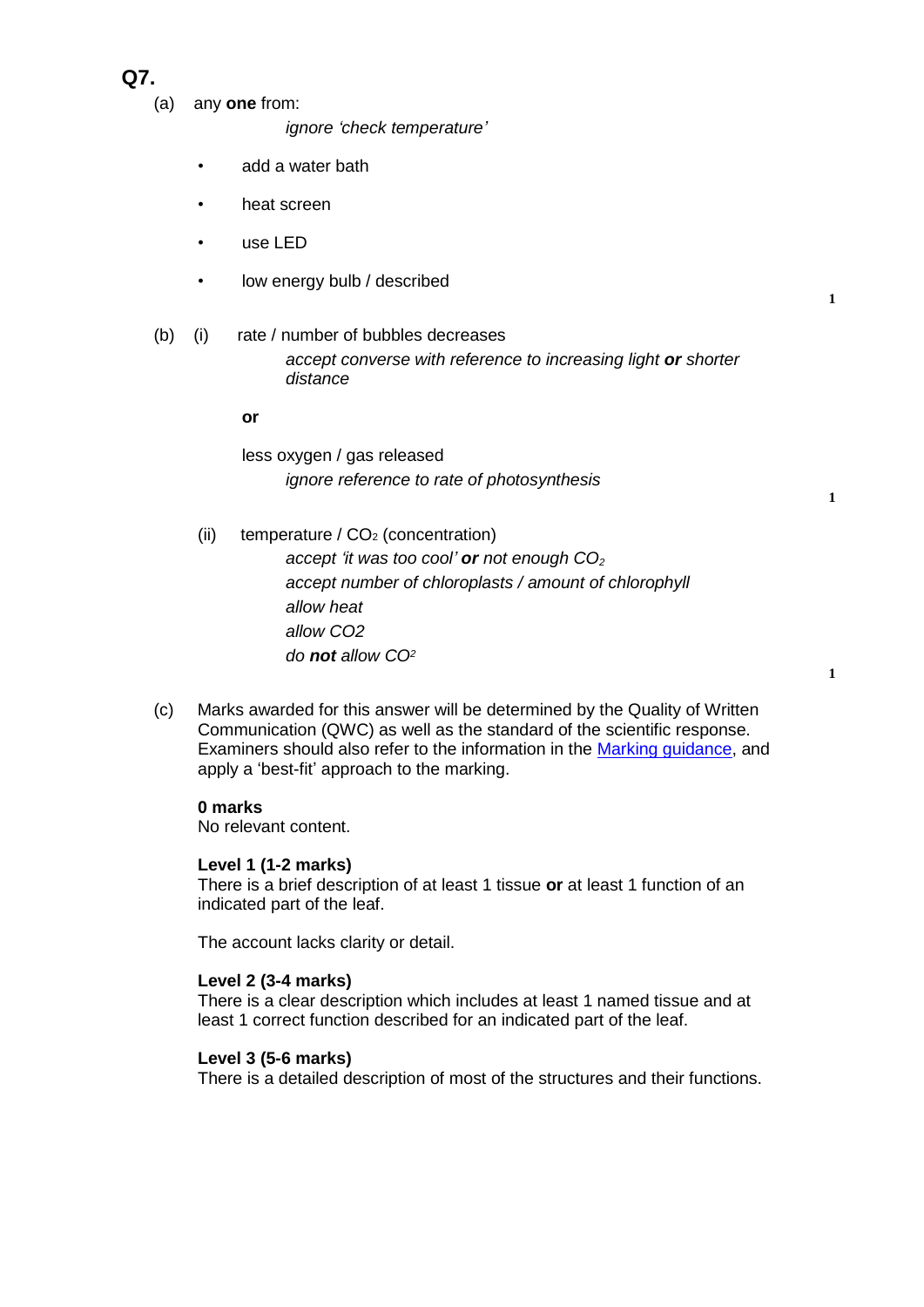## **Examples of responses:**

- epidermis
- cover the plant
- mesophyll / palisade
- photosynthesises
- phloem
- xylem
- transport.

### **The following points are all acceptable but beyond the scope of the specification:**

- (waxy) cuticle reduce water loss
- epidermis no chloroplasts so allows light to penetrate
- stomata / guard cells allow  $CO<sub>2</sub>$  in (and  $O<sub>2</sub>$  out) **or** controls water loss
- palisade (mesophyll) many chloroplasts to trap light

– near top of leaf for receiving more light

• spongy (mesophyll) – air spaces for rapid movement of gases

**6**

**1**

## **Q8.**

| (a) | rate of photosynthesis increases                                 |   |
|-----|------------------------------------------------------------------|---|
|     | or<br>number of bubbles produced (in one minute) increases<br>or |   |
|     | volume of gas / oxygen produced (in one minute) increases        |   |
|     | allow decreases / stays the same throughout                      |   |
|     |                                                                  | 1 |
| (b) | light intensity                                                  | 1 |
| (c) | reduces the effect of heat from the lamp<br>or                   |   |
|     | prevents temperature affecting photosynthesis                    |   |
| (d) | 52                                                               |   |